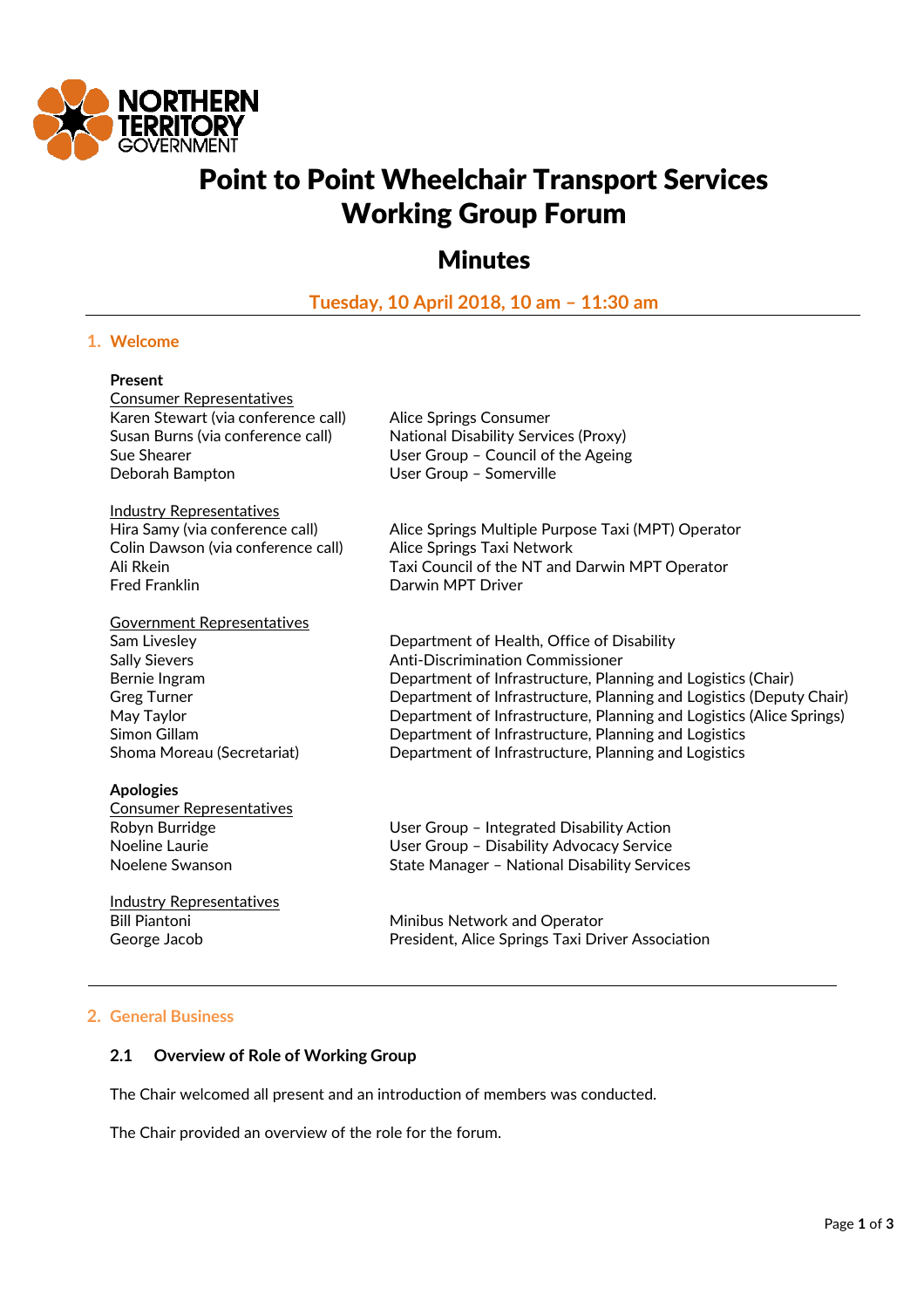#### **3. New Business**

# **3.1 Terms of Reference for Group**

The Terms of Reference (ToR) for the Point to Point Wheelchair Transport Services Working Group (the Working Group) was discussed with agreement the ToR would be updated and tabled for the Working Group's consideration at the next meeting.

*Action item:* DIPL to update the ToR to reflect the Working Group's discussion outcomes and rename the Group to the 'Accessible Point to Point Transport Services Working Group'.

# **3.2 Membership of Working Group**

The Working Group discussed membership and decided that an invitation should be extended to other relevant stakeholders based in Tennant Creek, Katherine and Gove.

*Action item:* DIPL to invite to join the Working Group, representatives from Katherine, Gove, Darwin Radio Taxi, Blue Taxi Company and Tennent Creek Transport.

# **3.3 Discussion on Transport Issues Affecting the Disability Sector**

# **•** Setting Key Performance Indicators on MPT Jobs

Concerns were raised that Multiple Purpose Taxis (MPT) within particular companies undertake more wheelchair jobs than those in other companies, therefore there is a struggle to keep up with demand. Furthermore, many drivers elect to use the 'High Occupancy' ability associated with MPTs e.g. preferring bottle shop jobs on the higher rate instead of accepting wheelchair jobs as required.

The Working Group agreed that the High Occupancy rate encourages MPT drivers to avoid wheelchair jobs in favour of journeys involving larger groups.

The Working Group suggested setting a benchmark for minimum monthly job numbers.

# Equity of Dispatched Jobs

The Working Group discussed ideas to assist with distributing jobs fairly through the fleet such as displaying MPT jobs on the dispatch screen; however, the Working Group agreed that all MPT drivers should undertake MPT jobs equally.

# Securing Wheelchairs in Vehicles

Concerns were raised about wheelchair tie down points not being up to an acceptable standard and that some MPT jobs had to be rejected due to not having the appropriate restraints or being too large/heavy to fit in an MPT vehicle. The Chair advised that the wheelchair tie down points are a national issue and a national review is currently underway.

The Working Group discussed the responsibilities of the suppliers of wheelchairs to ensure they provide wheelchair users with the appropriate equipment to complete the required task i.e. transport ready wheelchairs to persons intending to travel whilst seated in the wheelchair.

# Waiting Times for People in a Wheelchair

The Working Group raised concerns about the waiting times for people in wheelchairs suggesting that many MPT drivers avoid and procrastinate the collection of wheelchair passengers. Consequently, customers are left waiting an inappropriately long time. DIPL assured the Group that penalties can be applied to drivers who refuse MPT jobs.

Further concerns were raised with people on the Lift Incentive Scheme (LIS) running out of their yearly allowance, and drivers then choosing not to pick these passengers up as they would not receive the \$20 incentive amount.

Working Group requested that the LIS to be reviewed.